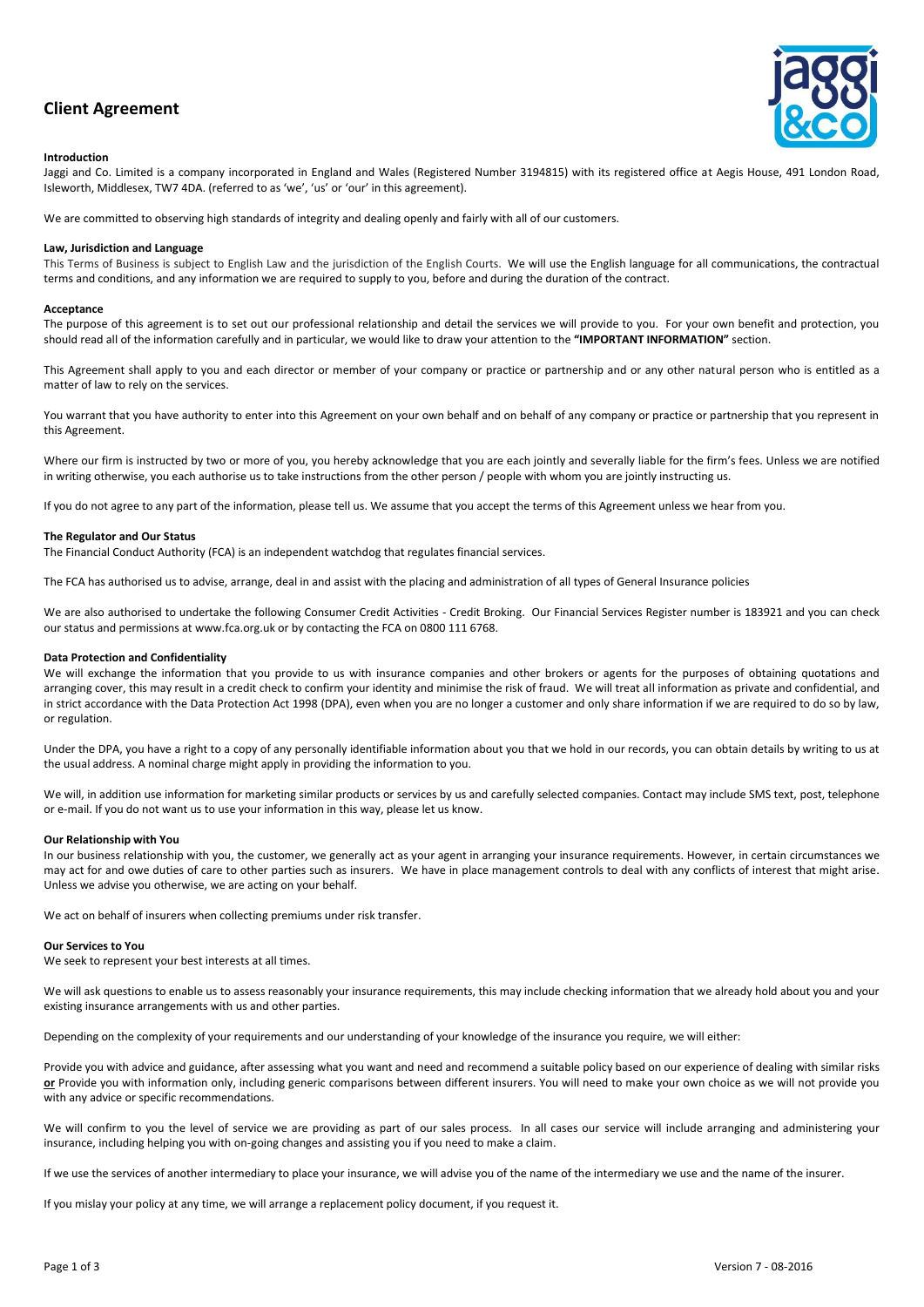### **Our Selection**

We offer products from a wide range of insurance companies. Our selection usually involves presenting to a reasonable number of insurance companies that will insure for the risk at hand. This is a fair analysis of the market.

Sometimes we may only approach two or three insurers and this is a limited selection. In some cases, we may only approach one insurer or offer this product from one insurer, but in all cases, we will tell you the basis as part of our selling process. You can also request a list of the companies that form the limited selection we have approached.

The final selection of the insurer will always remain with you.

# **Financial Strength**

We regularly assess the financial strength of the Insurance Companies and other intermediaries that we deal with. The process usually involves general observation of the financial ratings applied by independent rating agencies such as Standard & Poor's and A M Best published with other readily available information within industry guides, newsletters and press releases. Whilst we take care to deal with companies that maintain reasonable solvency margins, we cannot guarantee their financial ability to pay claims.

#### **Money**

You must pay any premiums within the agreed time limits as notified to you. The payment must be made without deduction of any kind whatsoever. Failure to abide by this clause may result in the cancellation of the policy, and may result in your becoming liable to pay interest, as well as our costs and charges in respect of any consequential work notwithstanding that this may be of an administrative nature.

We will hold money that you pay us or for payment to you, in accordance with the regulator's rules or under a risk transfer agreement with insurers. This will include holding your money in a **non-statutory trust client bank account** that allows us to use the money held in trust on behalf of one customer to pay another customers premium before we receive it from that customer and to pay premium refunds or claims before we receive payment from Insurance Companies. This is a standard practice within the Insurance Industry and we cannot use your money for any other purpose.

We do not pay any interest on premiums held by us in the course of arranging and administering your insurance, unless, in the case of consumer transactions we receive more than £20 per transaction, and then we will ask for your permission to retain the interest. Unless you tell us otherwise, you are consenting to us holding your money in this way. By holding your money in this way, means that in the event that this firm becomes insolvent your money remains protected.

In arranging your insurance, we may employ the services of other intermediaries who are regulated by the FCA and your premium may be passed to these intermediaries for payment to insurers. These firms are also required to hold clients' money in a separate trust account. We will also inform you if at any time we are required to pass your premium to firms that operate outside the UK where the protection may be different. Should you not wish us to pass premiums to a firm outside of the UK, please inform us.

# **Payment Options**

We will provide you with full details of all the payment options available to you when we provide you with your insurance premium.

If you choose to enter in a finance arrangement, this will be subject to interest charges that we will confirm to you when providing the full details. Importantly, the arrangement you will enter into will be with the finance company not us. It is an entirely separate contract irrespective of the insurance contract. In the event of your failure to meet with the contractual obligations regarding payment the finance provider could approach the insurer to seek a termination of the insurance contract to recoup their outstanding finance arrears. You will be liable to pay their costs and charges if you do not keep up your repayments and cover is cancelled under your policy. This is because the agreement is between you, the policyholder and the finance company direct, not us or the insurer.

Please note that we only use one company for the provision of premium finance facilities and that your policy cover will cease if you fail to keep up payments on an instalment agreement or premium finance facility related to it.

#### **Ongoing Services and Renewals**

We will notify you of the renewal or expiry of your policy within good time based on the complexity of your arrangement.

# **Our Fees, Commission and Charges**

We usually receive a commission from the insurance provider with whom we place your business, and in such a case, the commission will be paid to us either when we are in receipt of cleared funds from you (or the premium finance company, if one has been used) or, when the insurer has received cleared funds from us in respect of the premium due under your policy. The individual agreements we have with each insurer will determine which of the two methods above is used to make this transfer of commission.

Occasionally we may arrange a policy on which we earn no commission (a "net premium policy") and in these cases we will advise you of the arrangement fee before you take the policy out.

We also receive commission for arranging finance agreements for the payment of insurance premiums and this is usually expressed as a percentage of the individual loan and is paid to us directly by the premium finance provider. We may also receive a commission or fee for passing introductions to other professional firms.

In addition, we may make charges to cover the administration of your insurance:

- Arranging new policies and renewals £50
- Mid-term adjustments £25
- Replacement / duplicate certificates or cover notes £25
- Payments made by credit card will be charged at the rate of 2.5% of the value of the transaction, subject to a minimum charge of £5.

If the charges deviate from these standard charges these will be advised and agreed in advance.